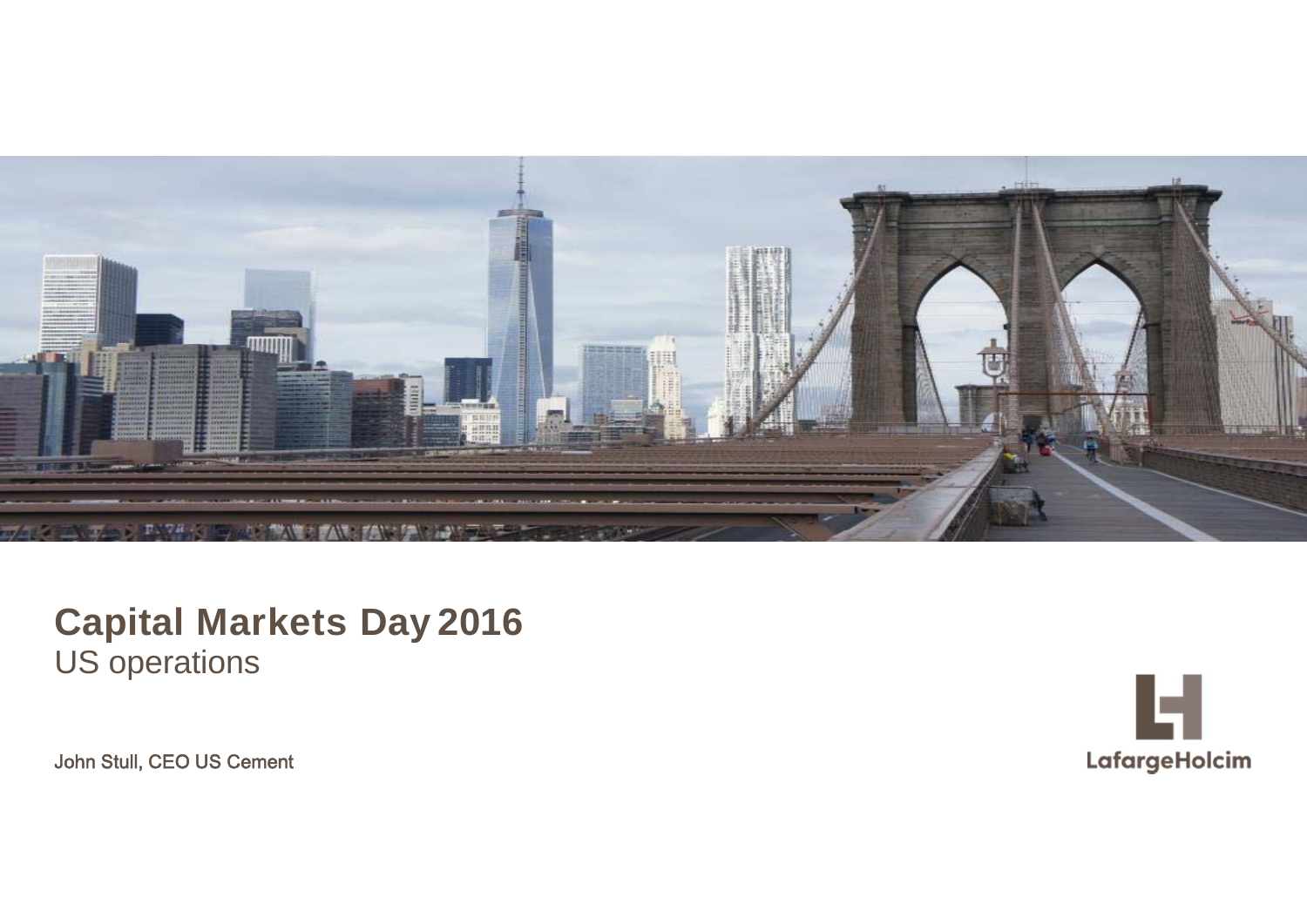# **United States**

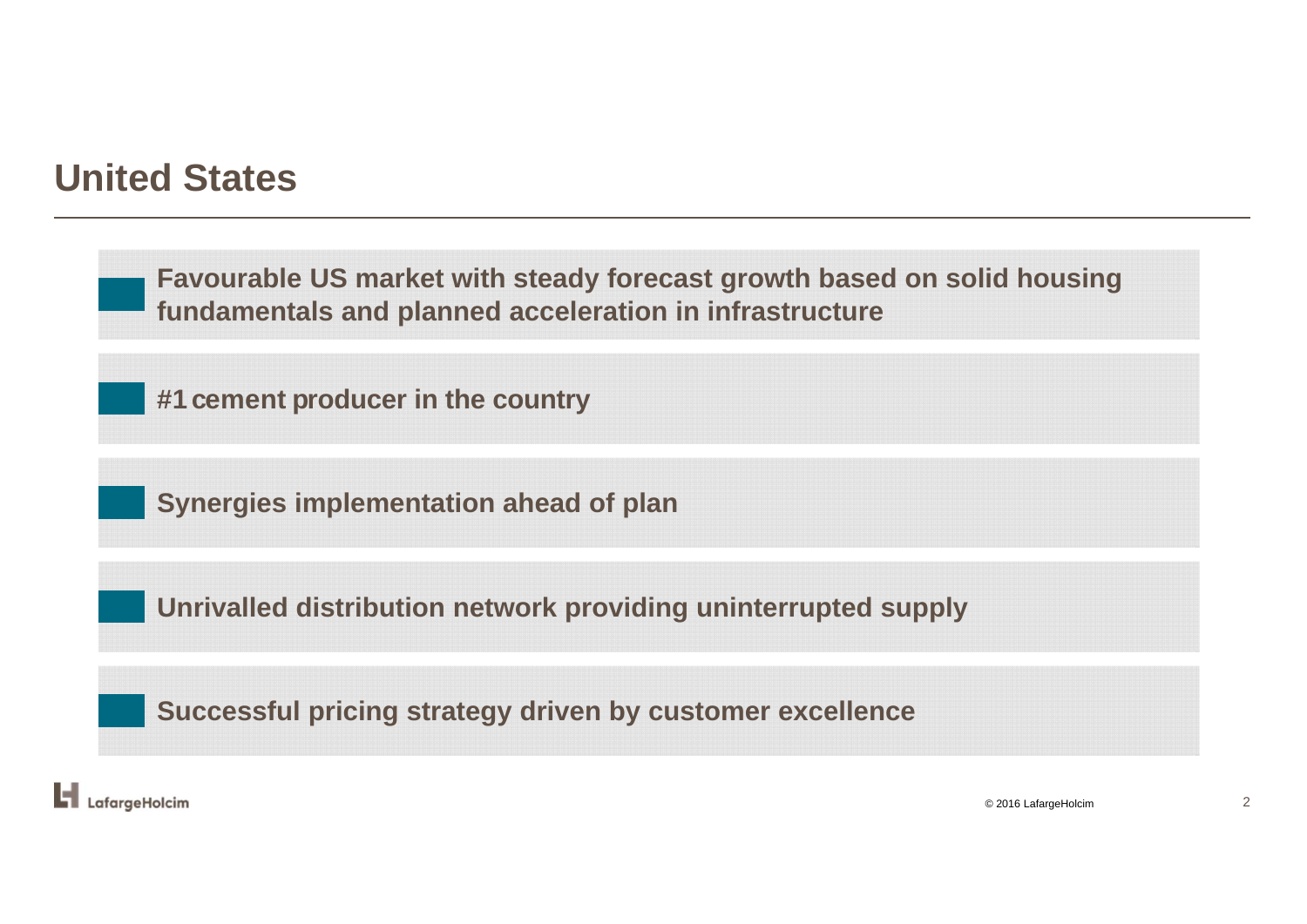# **Market demand expected to exceed supply going forward**



Sources: Portland Cement Association, September 2016 for market demand; internal assumptions for market supply



© 2016 LafargeHolcim 3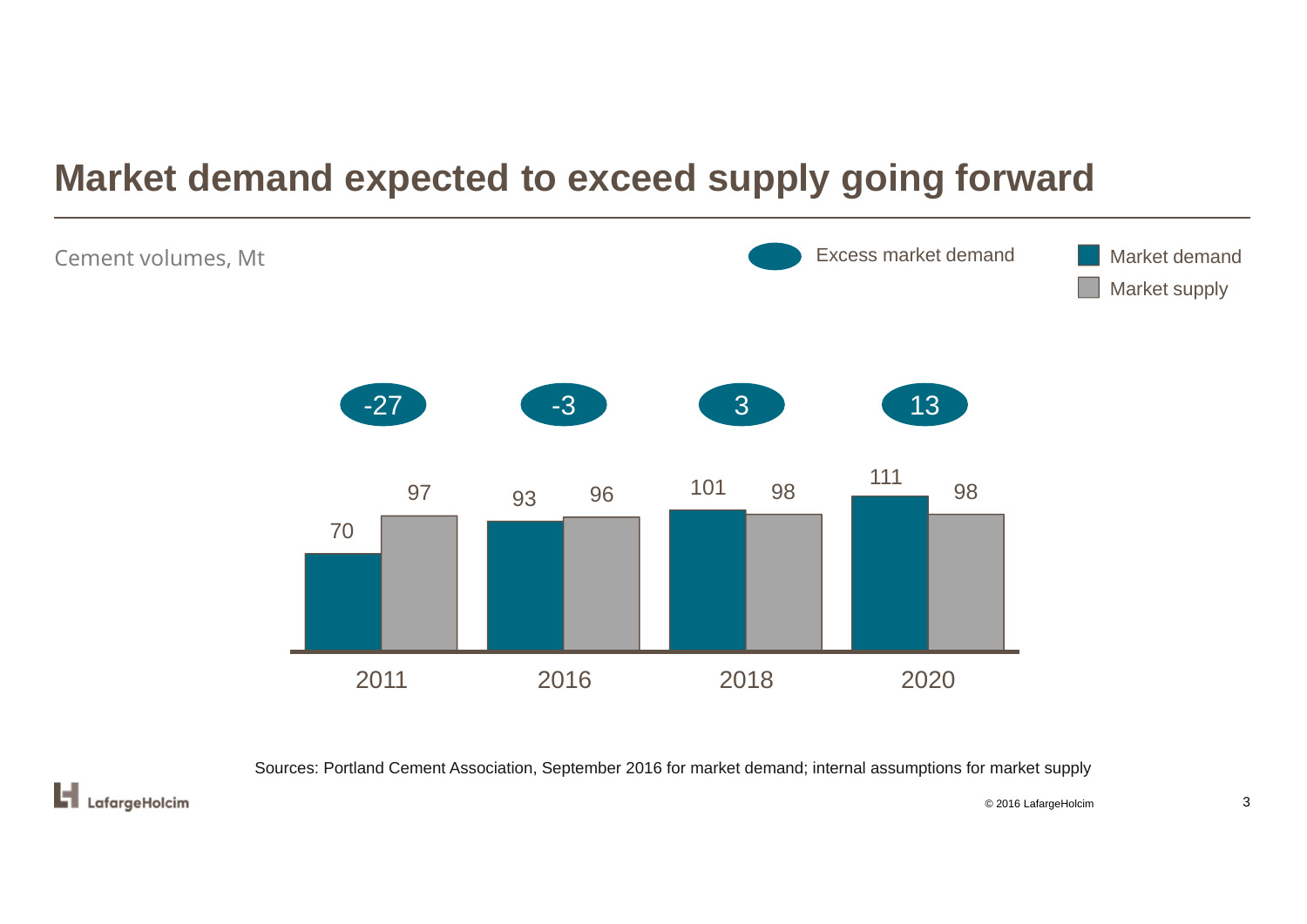# **Largest cement producer in the US Market**



#### **Strengths**

- #1 Cement Producer with 6Mt available capacity
- Unrivalled distribution network to provide uninterrupted supply to all key market, including 2Mt additional free capacity from Canada
- A unique range of product offer

|                             | I TM  |
|-----------------------------|-------|
| <b>Cement capacity (Mt)</b> | 22    |
| $\textsf{FTE} \# (2016)$    | 2,800 |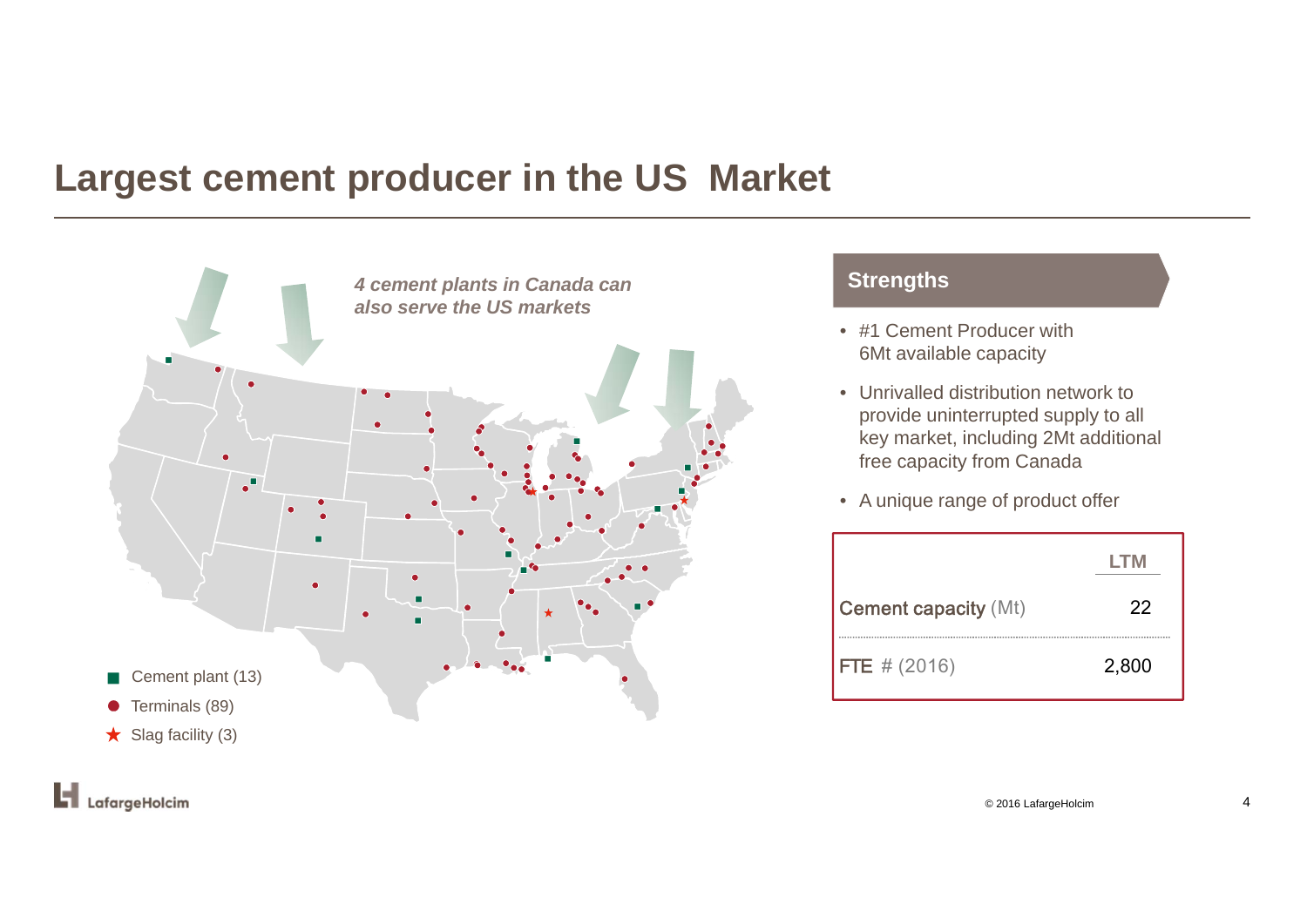## **Commercial Transformation – Uniquely positioned to address increased domestic demand**

## **Differentiation through product and service portfolio management**

- Extensive cement, blended cement, Aggregates, Asphalt, RMX, slag and fly ash product portfolio
- Unrivalled distribution network to provide uninterrupted and alternative supply plans for all key markets

### **Infrastructure**

- • integrated road offer and portable RMX deployment pulling together our cement, aggregates, asphalt and RMX offers
- •New way of working with engagement at the pre-tender and design phase of projects

### **State-of-the-art commercial tools** used for price and margin analysis

• Integrated systems allow for detailed forecasting and modeling to occur with use of current financial information; blending historical and forecast data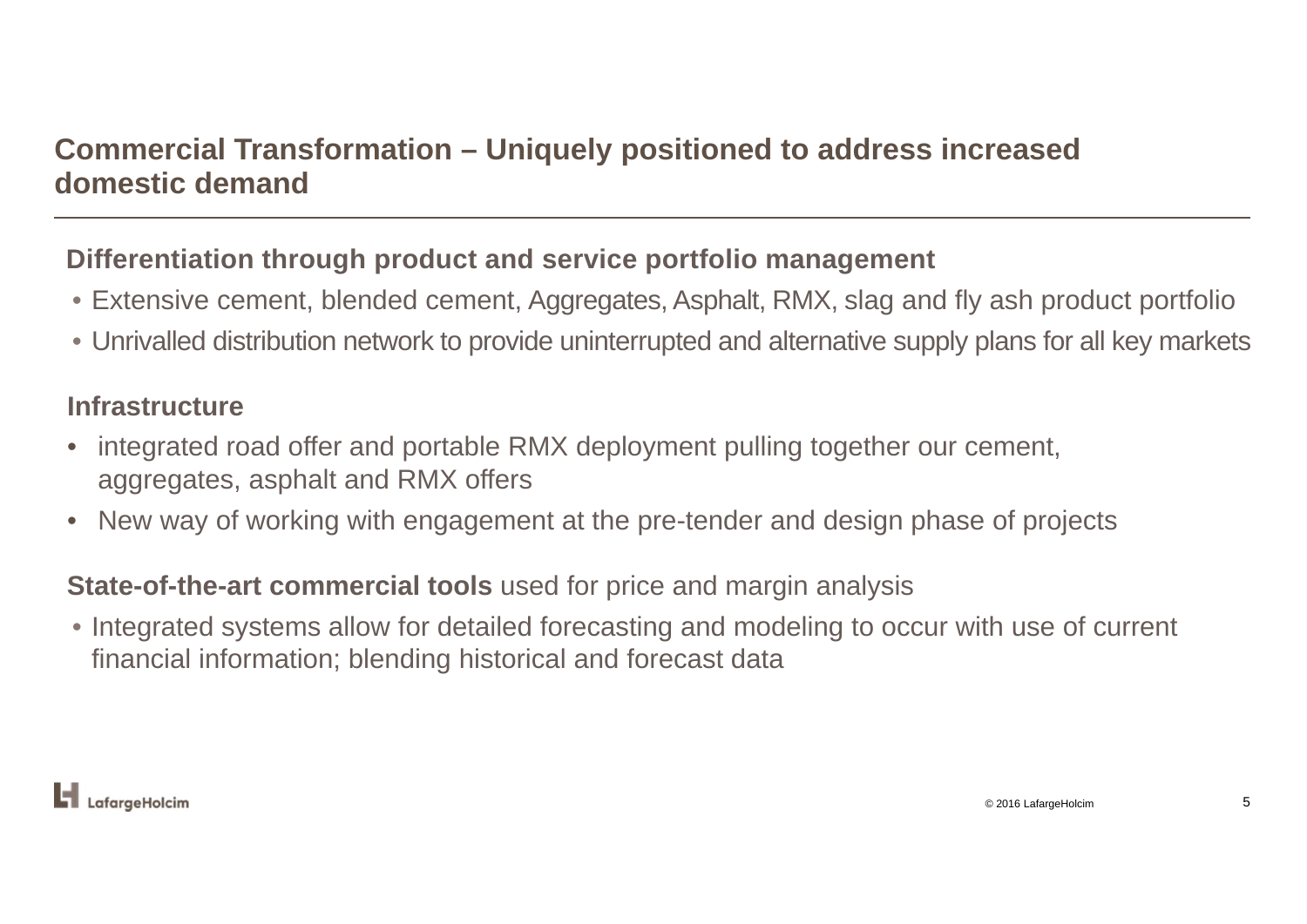# **Creating value through targeted Infrastructure projects**

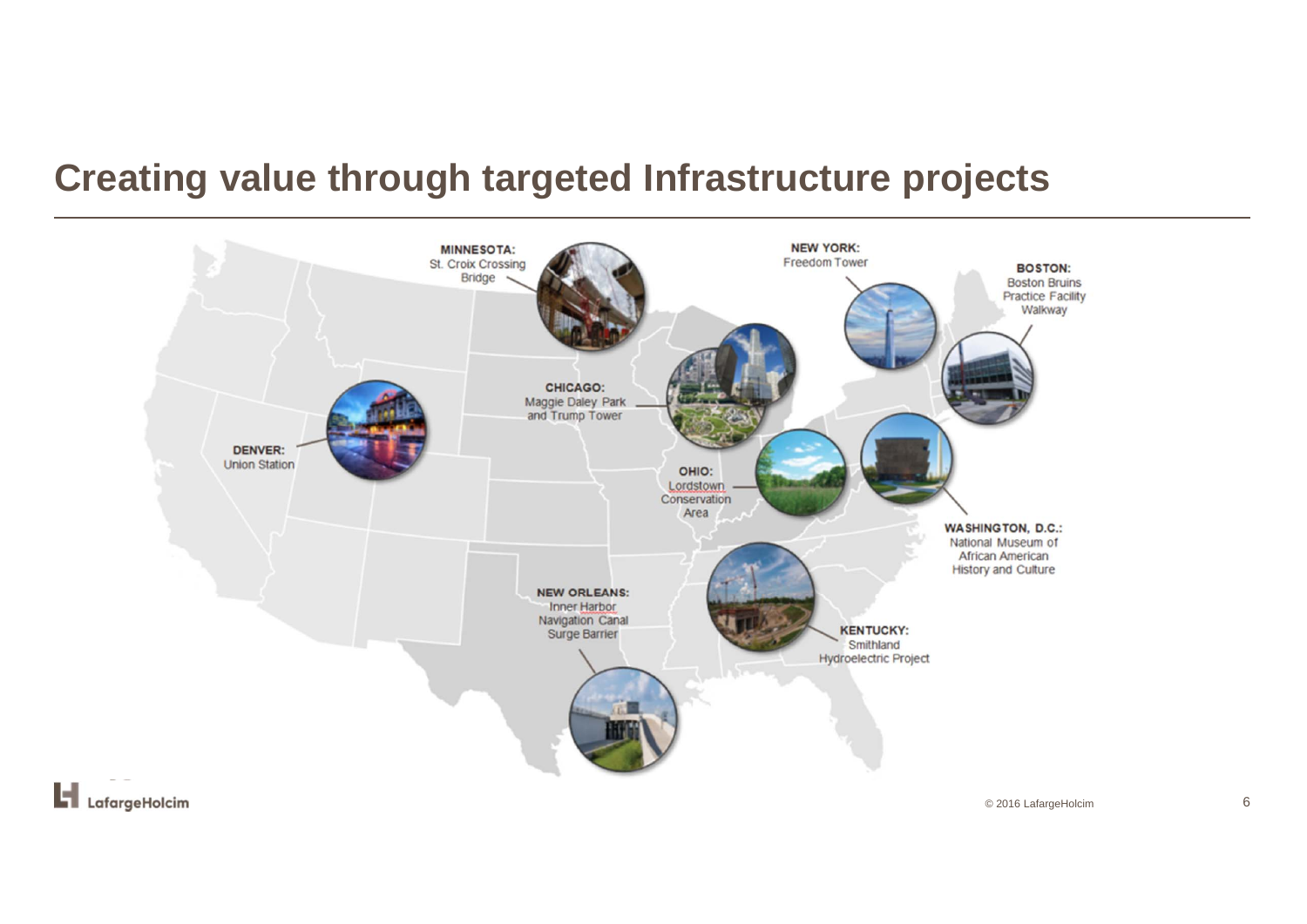## **Integrated solutions offered across our unique network**

#### **US ACM: Strategic positions to deliver integrated offers with additional margin** Mountain innesota North Central Washington Montana Mid-Atlantic Trident Northeast New Hampshire Maine South Dakota *<u>Connei</u>* **Great Lakes** Oregon Whitehall Mid-America Idaho Wyoming  $\overline{\phantom{a}}$  TX-LA setts lowa. Ravena Devil's Slide Nebraska Rhode Island ennsylvania Chicago Paulding Connecticut Hager Camden Ohio Nevada Utah **Hinois** New Jersey Indiana Portland Plan Delaware<br>Dristrict of Columbia West. lansas **MESOLIT** St. Ger Joppa Virginia Colorado Virginia. Califor Oklahoma *ernessee* North Carolina  $+A<sub>ds</sub>$ Arkansa! Birmingham New Me Arizona Holy Hart South Carolina  $M$  dioth Alabama Georgia Cement Plant Te as **Slag Grinding Station** Theodore Major consumption centers served by AI US  $\sqrt{ }$ Florida © 2016 LafargeHolcim500km

7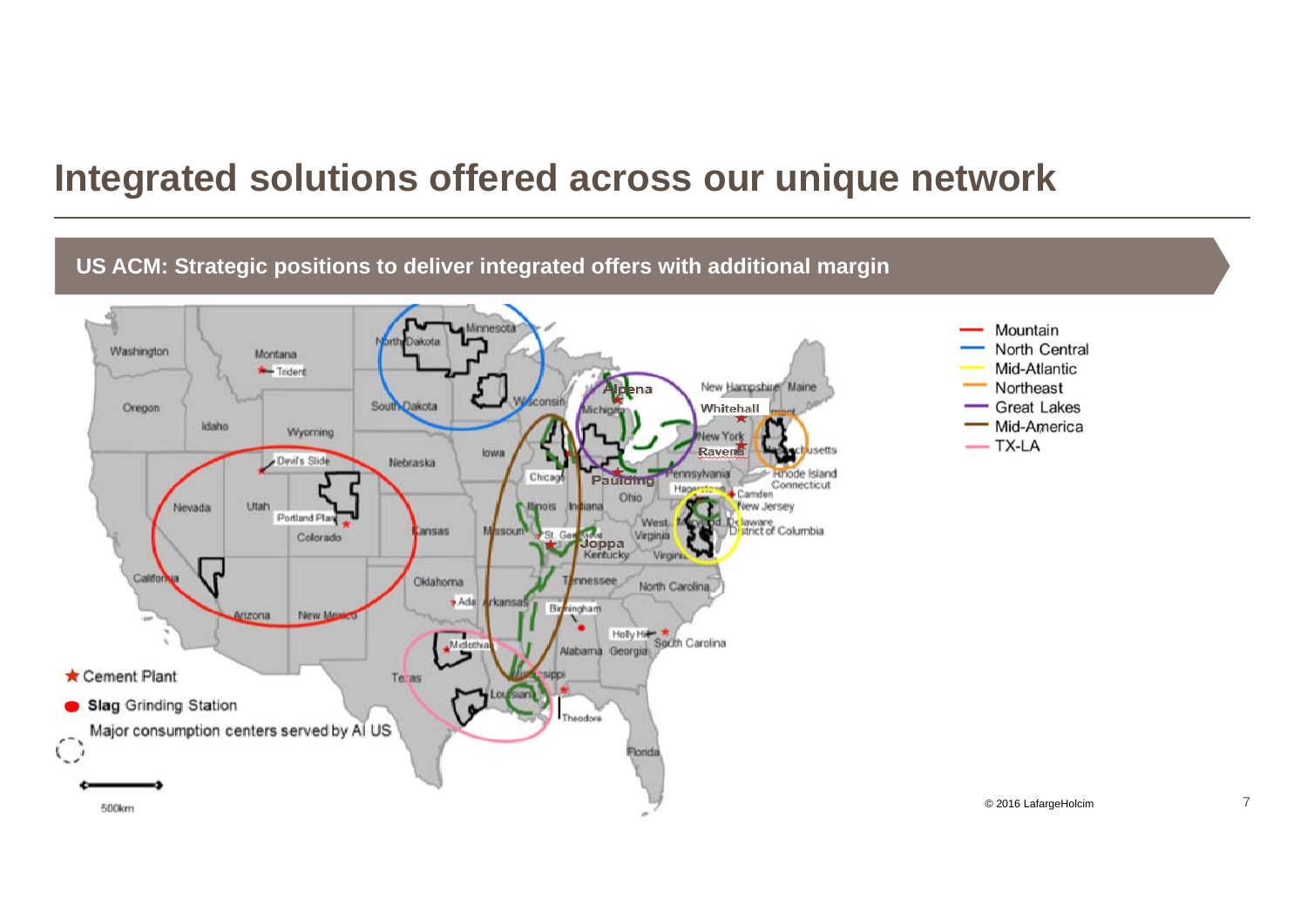## **Cost Leadership - Actively optimize networks to support growing North America capacity**

|                            | <b>Deliver synergy targets</b> through existing pipeline of initiatives in 2016<br>• Accelerated synergy delivery with 90% expected by end of 2016<br>Supply chain synergies on track and delivering \$30m                                                                                  |
|----------------------------|---------------------------------------------------------------------------------------------------------------------------------------------------------------------------------------------------------------------------------------------------------------------------------------------|
| <b>Synergy</b><br>delivery | Optimize alternative fuels and material networks post merger<br>• Haz waste network; sharing and implementing best practices for non-haz materials sourcing and processing                                                                                                                  |
| <b>Ongoing cost</b>        | <b>Active portfolio management</b><br>• Mothball kilns to optimize utilization rates (Joppa / Whitehall) to be potentially re-started<br>• Optimize sales network in the US and across the borders with our neighbors in Canada and Mexico                                                  |
|                            | <b>Further footprint improvement</b><br>• Investment in modernizing capacities in Hagerstown (2016) and Ravena, St Genevieve and Ada plants (2017)<br>representing increased capacity of approximately 1.8 Mt<br>• Selected kiln mothballing (2016) in Joppa and Whitehall for about 0.9 Mt |
| management                 | <b>Drive cost leadership</b><br>• Increase of usage of alternative fuels and materials<br>• Replace uncertainty of traditional fuel pricing                                                                                                                                                 |
| 'araeHolcim                | © 2016 LafargeHolcim                                                                                                                                                                                                                                                                        |